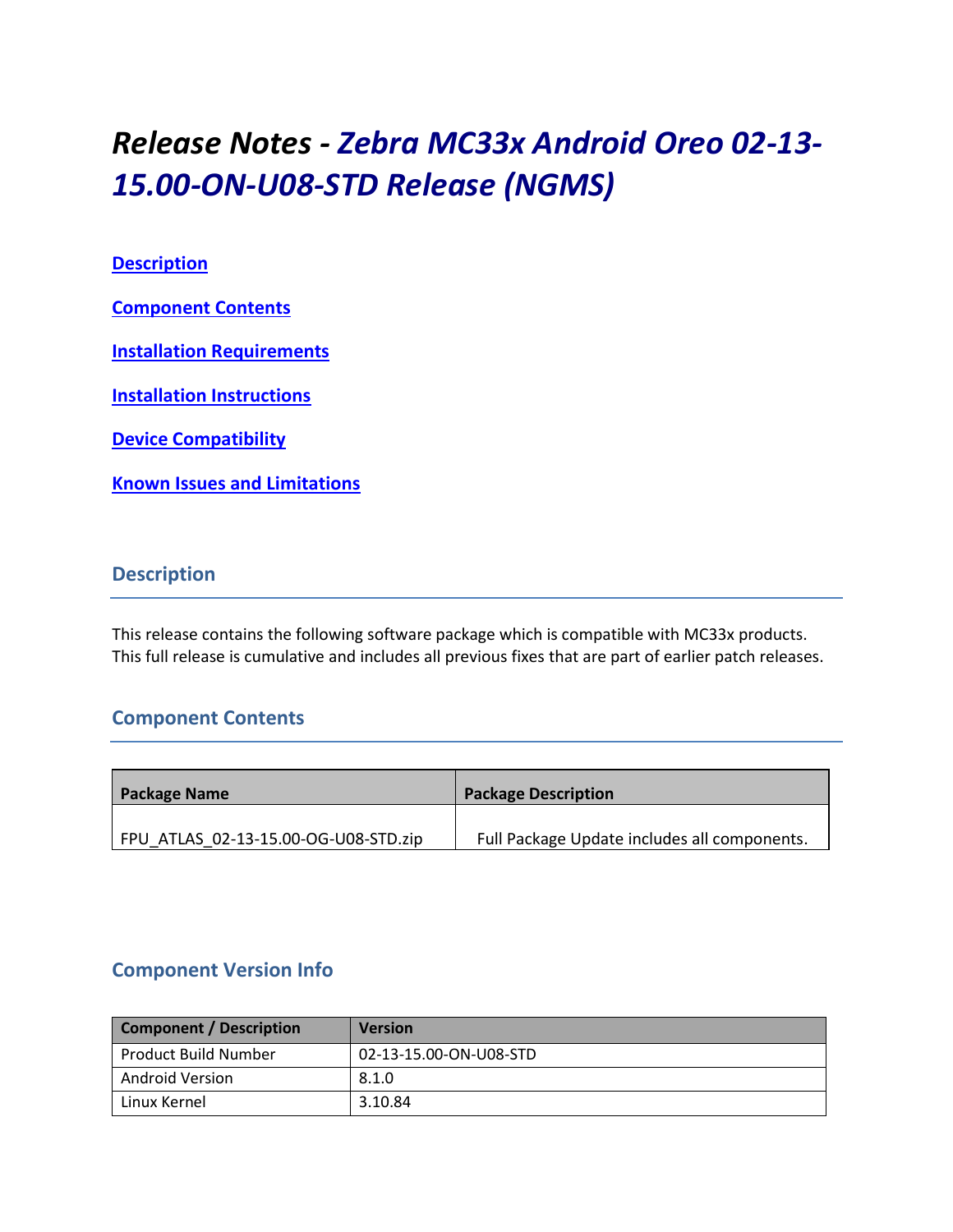| Android SDK Level                | 27                                         |  |  |
|----------------------------------|--------------------------------------------|--|--|
| Platform                         | QC8956                                     |  |  |
| <b>Bluetooth Stack</b>           | 4.1                                        |  |  |
| <b>Flash Size</b>                | 16/32GB                                    |  |  |
| <b>RAM Size</b>                  | 2/4GB                                      |  |  |
| Scanning                         | 20.0.38.0                                  |  |  |
| DataWedge                        | 7.0.4                                      |  |  |
| <b>EMDK</b>                      | 7.0.0.2000                                 |  |  |
| MXMF / OSX                       | MXMF: 8.2.1.0 / OSX: QCT.81.8.6_3          |  |  |
| WiFi                             | FUSION BA 2 11.0.0.024 O                   |  |  |
|                                  | Radio: BA_2_11.0.0.017 O                   |  |  |
|                                  | Application: BA_2_11.0.0.012_O             |  |  |
|                                  | Middleware: BA 2 11.0.0.015 O              |  |  |
|                                  | Firmware: 7.35.205.8_20181002              |  |  |
| <b>NFC</b>                       | NFC NCIHALx AR003C.8.3.0 O OpnSrc          |  |  |
| PTT                              | 3.1.39                                     |  |  |
| Touch FW                         | 26                                         |  |  |
| RxLogger                         | 5.4.12.0                                   |  |  |
| <b>Bluetooth Pairing Utility</b> | 3.14                                       |  |  |
| Zebra Data Service               | 3.4.0.1180                                 |  |  |
| <b>Files</b>                     | 8.1.0                                      |  |  |
| <b>Stage Now</b>                 | 3.1.1.1019                                 |  |  |
| <b>Battery Swap</b>              | $1.0$                                      |  |  |
| <b>User Guide</b>                | 1.0                                        |  |  |
| <b>ZVC</b>                       | 2.1.0.12                                   |  |  |
| <b>Battery Manger</b>            | 1.4.2                                      |  |  |
| ActiveEdge                       | 2.5.16                                     |  |  |
| WorryFree WiFi Analyzer          | 3.2.18                                     |  |  |
| <b>Device Central</b>            | 1.0.6.0                                    |  |  |
| Zebra Software License           | 3.1.1                                      |  |  |
| Manager                          |                                            |  |  |
| Audio                            | 0.8.0.0                                    |  |  |
| Diagnostic Tool                  | 1.16.0.1                                   |  |  |
| <b>Finger Print</b>              | Zebra/MC33/MC33:8.1.0/02-13-15.00-ON-U08-  |  |  |
|                                  | STD/200:user/release-keys                  |  |  |
|                                  | Zebra/MC33/MC33C:8.1.0/02-13-15.00-ON-U08- |  |  |
|                                  | STD/200:user/release-keys                  |  |  |
| Security Patch Level             | Feb 01 2019                                |  |  |

# **1. FPU v08 Updates:**

❖ FPU\_ATLAS\_02-13-15.00-ON-U08-STD.zip (NGMS)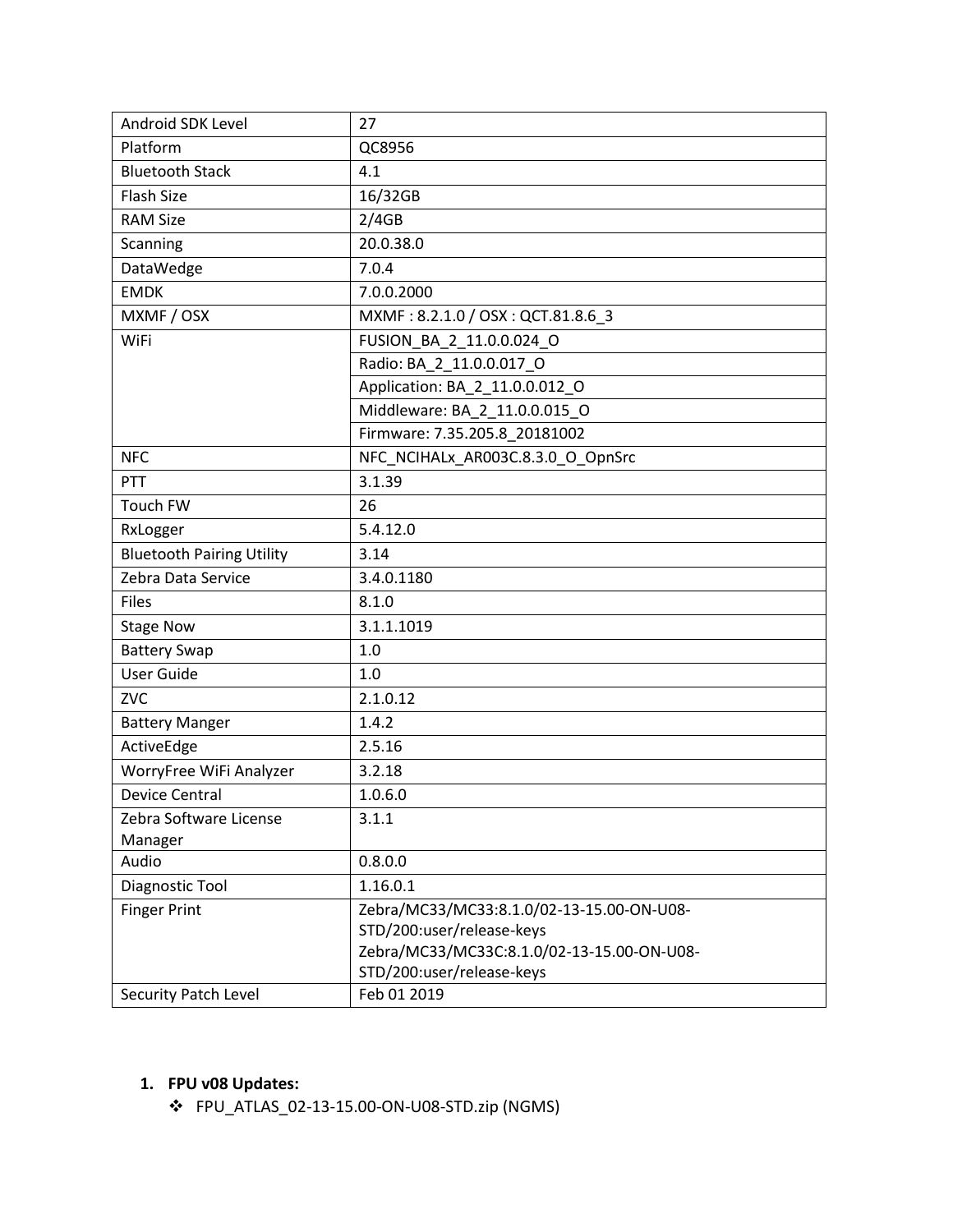- 1. **Android Security Patch Level: February 1, 2019**. Use the link below to see the Android Security bulletin for more information: <https://source.android.com/security/bulletin/>
- 2. Updated below mentioned components: For more detail please refer [http://techdocs.zebra.com](http://techdocs.zebra.com/)
	- o OSX QCT.81.8.6\_3
	- o WLAN
		- o FUSION\_BA\_2\_11.0.0.024\_O
		- o Radio: BA\_2\_11.0.0.017\_O
		- o Firmware: 7.35.205.8\_20181002
	- o PTT 3.1.39
	- o ZVC 2.1.0.12
	- o WorryFree WiFi Analyzer 3.2.18
- 3. Fix for SPR 36336: MC330K-GE4HA4US Will Not Boot Past Zebra Powered by Android Splash Screen After Oreo Update.

### <span id="page-2-0"></span>**Installation Requirements**

Download both Full Package. Read specific notes on OS-Upgrade and OS-Downgrade scenarios for more details.

#### **Specific notes on OS-Upgrade Scenarios:**

1. OS Upgrade behavior for normal upgrade is same as in previous releases. Data persistence is maintained for the normal upgrade scenarios.

Following are the examples of the normal upgrade scenarios:

- a. Nougat (GMS) -> Oreo (GMS)
- b. Nougat (NGMS) -> Oreo (NGMS)
- c. Oreo (GMS) -> Oreo (GMS)
- d. Oreo (NGMS) -> Oreo (NGMS)
- 2. When user performs **cross upgrade** from Nougat to Oreo, **system performs automatic enterprise reset**.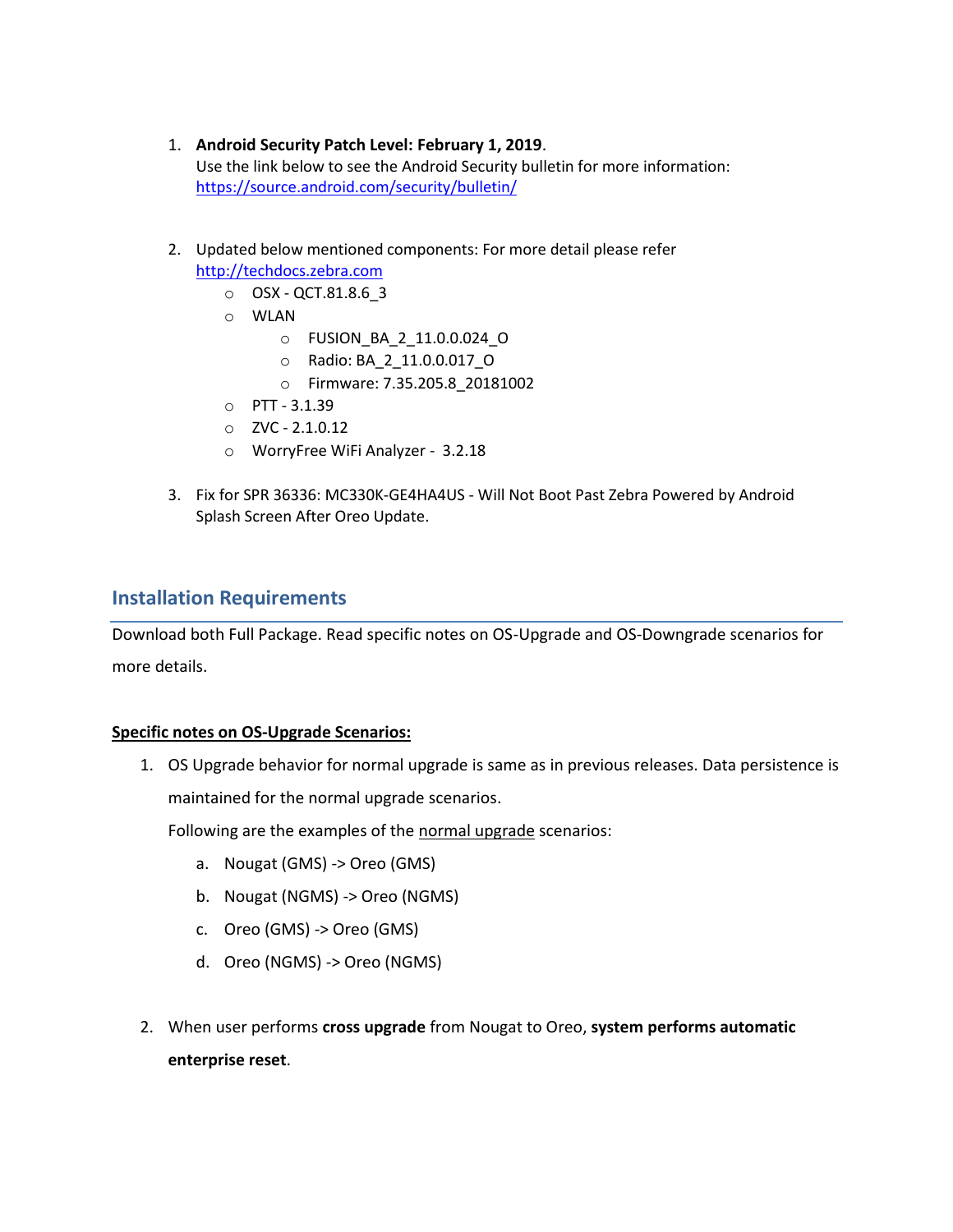Following are the examples of **cross upgrade** scenarios where automatic enterprise reset is performed by the system:

- a. Nougat (GMS) -> Oreo (NGMS)
- b. Nougat (NGMS) -> Oreo (GMS)

#### **Specific notes on OS-Downgrade Scenarios:**

**OS downgrade** behavior has changed in Oreo. Automatic enterprise data reset is performed when the system detects OS downgrade operation.

Following are the examples of OS downgrade operations:

- a) Oreo (GMS/NGMS) -> Nougat (GMS/NGMS)
- b) Downgrading to lower level patch versions within Oreo

#### **General notes:**

There is a new feature **"Data reset screen"** introduced in Android Oreo to handle error scenarios while updating OS. This data reset screen is triggered when the system encounters error situations like continuous system service crash or any application crash during the OS update process. The data reset screen prompts user to select one of the following options

- a) "Try again"
- b) "Factory Reset"

Select option (a) "Try again" to continue the OS update process. Do not select option (b) "Factory Reset", as it will erase the user data.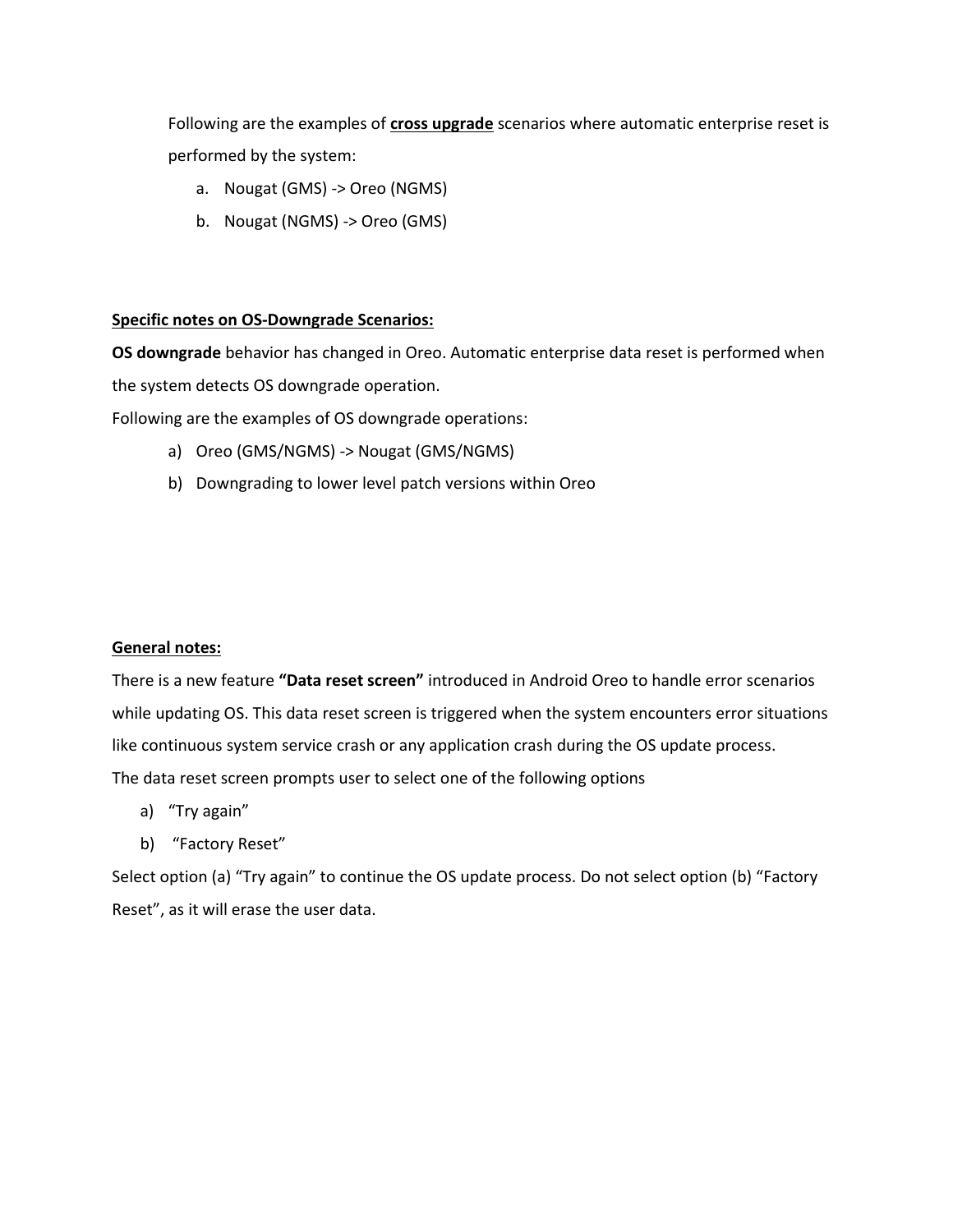## <span id="page-4-0"></span>Using ADB Sideload

The installation instructions assume you have ADB installed on your PC (the adb drivers etc..) and your MC3300 has developer options enabled and USB debugging ON. Instructions on HOW TO enable ADB is also captured in the user guide.

1. Connect the MC33x to the PC using the USB data cable or through the cradle.

2. You may need to pull down the top menu and if you see "USB for charging", touch it and then change it to "File transfers".

3. Open Command Prompt, run *"adb devices"* and check if you can see the device's serial number… If yes, proceed… if not, you will need to get the PC set up with the proper drivers or install an External SD Card.

4. You may also get a pop up on your PC (Win 7) that you will be connected as a Portable Media Player… this can be ignored.

#### ❖ Download Image

- a) FPU\_ATLAS\_02-13-15.00-ON-U08-STD.zip listed above in content section
- 5. Entering Recovery Mode

a. Choice 1: In Command Prompt, type *"adb reboot recovery"* and click enter. b. Choice 2:

- Reboot the device and keep the GUN (grip) trigger held
- When Zebra Technologies logo appears on the screen release the trigger
- 6. Your MC33x will reboot and put you on the Android Recovery screen.
- 7. If applying update via sideload Method

a. Use the Volume + and – to highlight, "Apply update from ADB" and press the Power key to select it for applying OS upgrade package

8. If applying update via External SD card

a. Use the Volume + and – to highlight "Apply update from SD card" and press the Power Key to select it

b. Use the Volume + and – to highlight package FPU\_ATLAS\_02-13-15.00-ON-U08-STD.zip and press the Power Key to select it.

c. Go to Step 10 once above steps are completed

9. With your Command Prompt open in the Host machine, type *"adb sideload"* command and add a space and then drag and drop the FPU\_ATLAS\_02-13-15.00-ON-U08-STD.zip file on to it and click enter.

a. Your PC screen will show files being installed and a little blue horizontal progress bar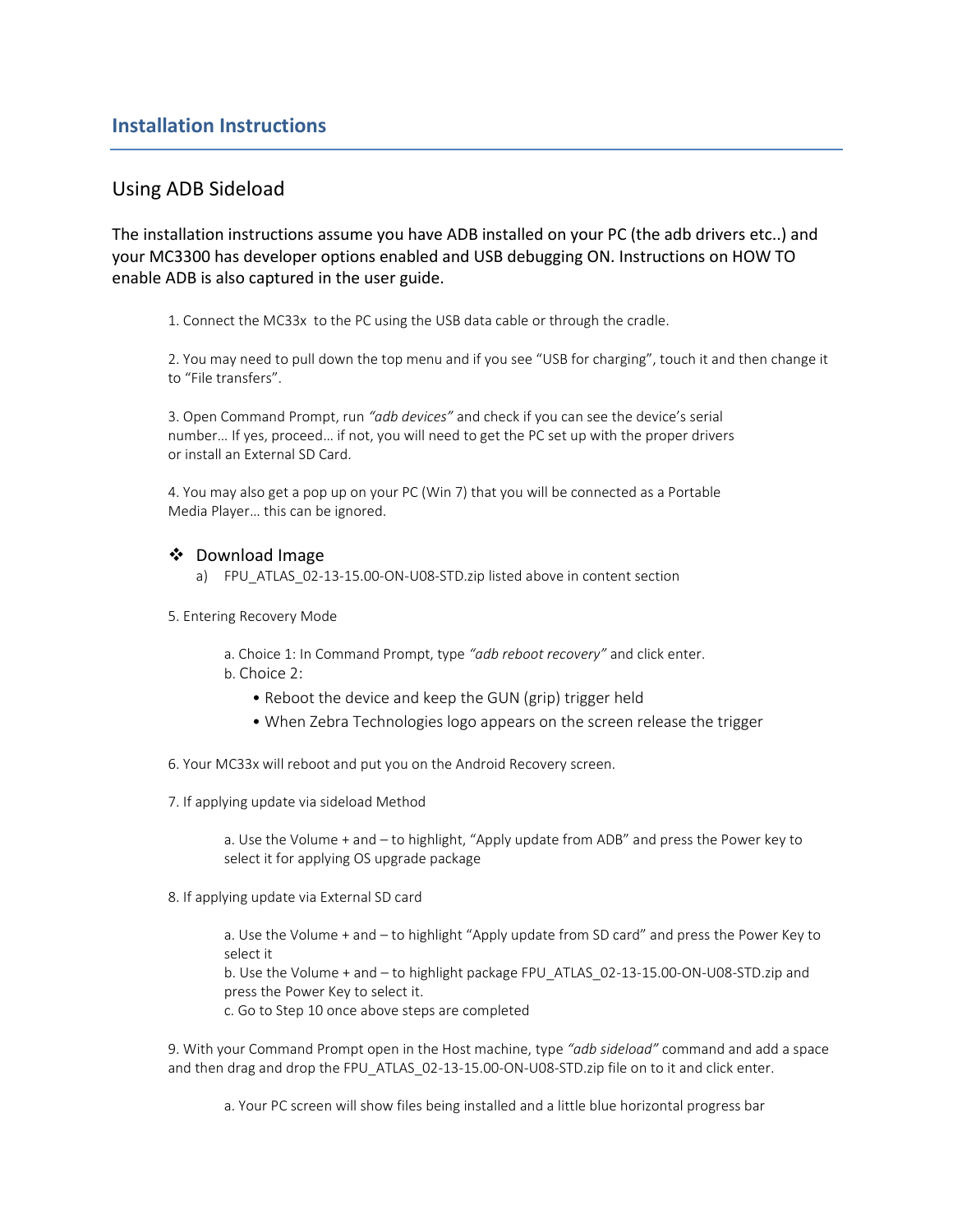on your device will show status... and after about  $6<sup>\sim</sup>$  minutes (could be 10+ minutes if installing GMS) it should be done and you should be back at the Android Recovery screen.

- 10. *"Reboot system now"* is highlighted. Press the Power Key to Reboot.
- 11. At the Home Screen, we need to verify that the BSP upgrade took place and set the Date & Time. a. Go to "Settings" and scroll down to "About phone" and look at the "Build number". It should start with "02-13-15.00-ON-U08-STD release keys". Now you are on the correct BSP.
- 12. Now you are all set to use your MC33x.

## Using External SD Card

- 1. Plug the MC3300 into the USB & Charging Cable and then the Cable to the PC. If you have a Cradle with USB connectivity, connect it now.
- 2. You may need to pull down the top menu and if you see "USB for charging", touch it and then change it to "File transfers".
- 3. Download FPU\_ATLAS\_02-13-15.00-ON-U08-STD.zip file and Reset Files (Optional) and drag & drop the files on External SD card.
- 4. Entering Recovery Mode
	- a. Reset and hold GUN (grip) trigger
	- b. When Zebra Technologies logo appears on the screen, release the PTT Key
- 5. Your MC3300 will reboot and put you on the Android Recovery screen.
- 6. Applying update via External SD card
	- a. Use the Volume + and to highlight select option to "Apply update from SD card" and press the Power Key to select it for applying a OS upgrade package. Note: If you want to apply a downgrade package, select option "Apply downgrade from SD card".
	- b. Use the Volume + and to highlight package to be installed (FPU\_ATLAS\_02-13-15.00- ON-U08-STD.zip) and press the Power Key to select it.
	- c. Repeat above steps for all mandatory packages
- 7. *"Reboot system now"* is highlighted. Press the Power Key to Reboot.
- 8. Device reboots and you see Zebra on top and POWERED BY android at the bottom and after about 1 minute will transition to the MC3300 Touch Computer splash screen with 5 dancing white dots at bottom… it will stay at this screen for a little over another minute (could be another 7+ minutes if installing GMS) and then you are at the Factory "Welcome" screen.
- 9. If you installed a GMS BSP, you will need to complete the process by setting up Wi-Fi and Email accounts and such. If on AOSP (non‐GMS), there is no process to follow.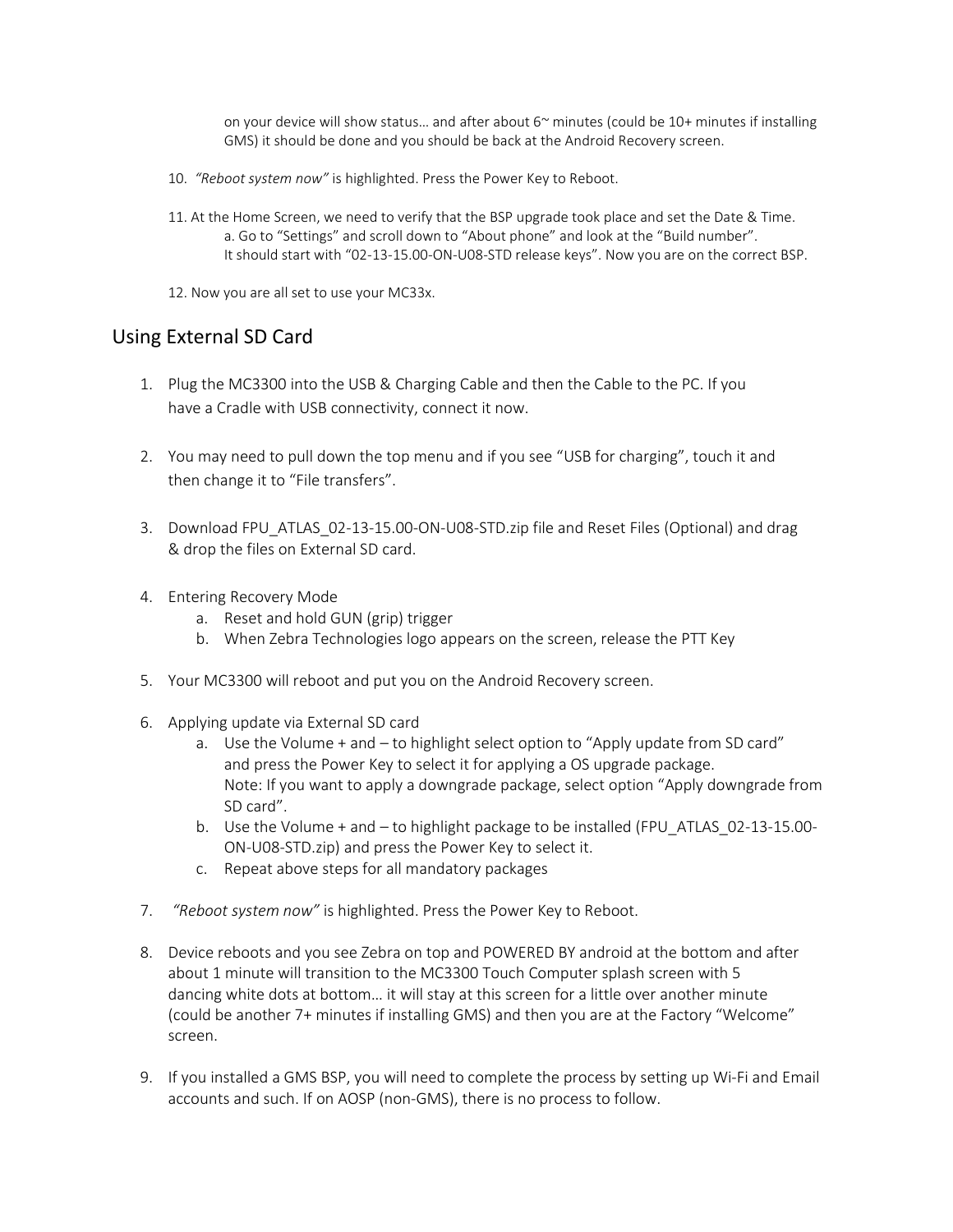- 10. At the Home Screen, we need to verify that the BSP upgrade took place and set the Date & Time.
	- a. Go to "Settings" and scroll down to "About phone" and look at the "Build number". It should start with "02-13-15.00-ON-U08-STD". Now you are on the correct BSP.
	- b. Setting the Date and Time. If you associate to a WLAN AP, do so now, as it should automatically set the time and date… the only thing left is to set the time zone. Go to "Settings" and scroll to and select "Date & time". Scroll down to and select "Select time zone", and scroll down to and select the appropriate time zone and you are done.
- 11. Now you are all set to use your MC3300.

# <span id="page-6-0"></span>**Device Compatibility**

This software release has been approved for use on the following devices.

| <b>Device Part Number</b> | <b>Operating System</b> | <b>Device Part Number</b> | <b>Operating System</b> |
|---------------------------|-------------------------|---------------------------|-------------------------|
| MC330M-RL3SA2RW           | Android N,O             | MC330K-SI3HA3RW           | Android N,O             |
| MC330M-RL2SA2RW           | Android N,O             | MC330K-SI2HA3RW           | Android N,O             |
| MC330M-RL40A2US           | Android N,O             | MC330K-SN4HA3US           | Android N,O             |
| MC330M-RL3SA2US           | Android N,O             | MC330K-SI4HA3US           | Android N,O             |
| MC330M-RL2SA2US           | Android N,O             | MC330K-SI3HA3US           | Android N,O             |
| MC330M-SL3HA2RW           | Android N,O             | MC330K-RC4HA4RW           | Android N,O             |
| MC330M-SL2HA2RW           | Android N,O             | MC330K-RC3HA4RW           | Android N,O             |
| MC330M-RL4SA2RW           | Android N,O             | MC330K-RC4HA4US           | Android N,O             |
| MC330M-GL4HA2RW           | Android N,O             | MC330K-RC3HA4US           | Android N,O             |
| MC330M-GL40A2RW           | Android N,O             | MC330M-GL4HA2US           | Android N,O             |
| MC330M-GL3HA2RW           | Android N,O             | MC330M-GL40A2US           | Android N,O             |
| MC330M-GL2HA2RW           | Android N,O             | MC330M-GL3HA2US           | Android N,O             |
| MC330M-GI4HA2RW           | Android N,O             | MC330M-GL2HA2US           | Android N,O             |
| MC330M-GI4HA2IN           | Android N,O             | MC330M-GI4HA2US           | Android N,O             |
| MC330M-GI3HA2RW           | Android N,O             | MC330M-GI40A2US           | Android N,O             |
| MC330M-GI3HA2IN           | Android N,O             | MC330M-GI3HA2US           | Android N,O             |
| MC330M-GI30A2RW           | Android N,O             | MC330M-GI2HA2US           | Android N,O             |
| MC330M-GI2HA2RW           | Android N,O             | MC330K-SP4HA4RW           | Android N,O             |
| MC330M-RL3HA2RW           | Android N,O             | MC330K-SP3HA4RW           | Android N,O             |
| MC330M-SL4HA2US           | Android N,O             | MC330K-SB4HA4RW           | Android N,O             |
| MC330M-SL3HA2US           | Android N,O             | MC330K-SB3HA4RW           | Android N,O             |
| MC330M-RL4SA2US           | Android N,O             | MC330K-SP4HA4US           | Android N,O             |
| MC330M-RL3HA2US           | Android N,O             | MC330K-SP3HA4US           | Android N,O             |
| MC330M-SN3HA2RW           | Android N,O             | MC330K-SB4HA4US           | Android N.O             |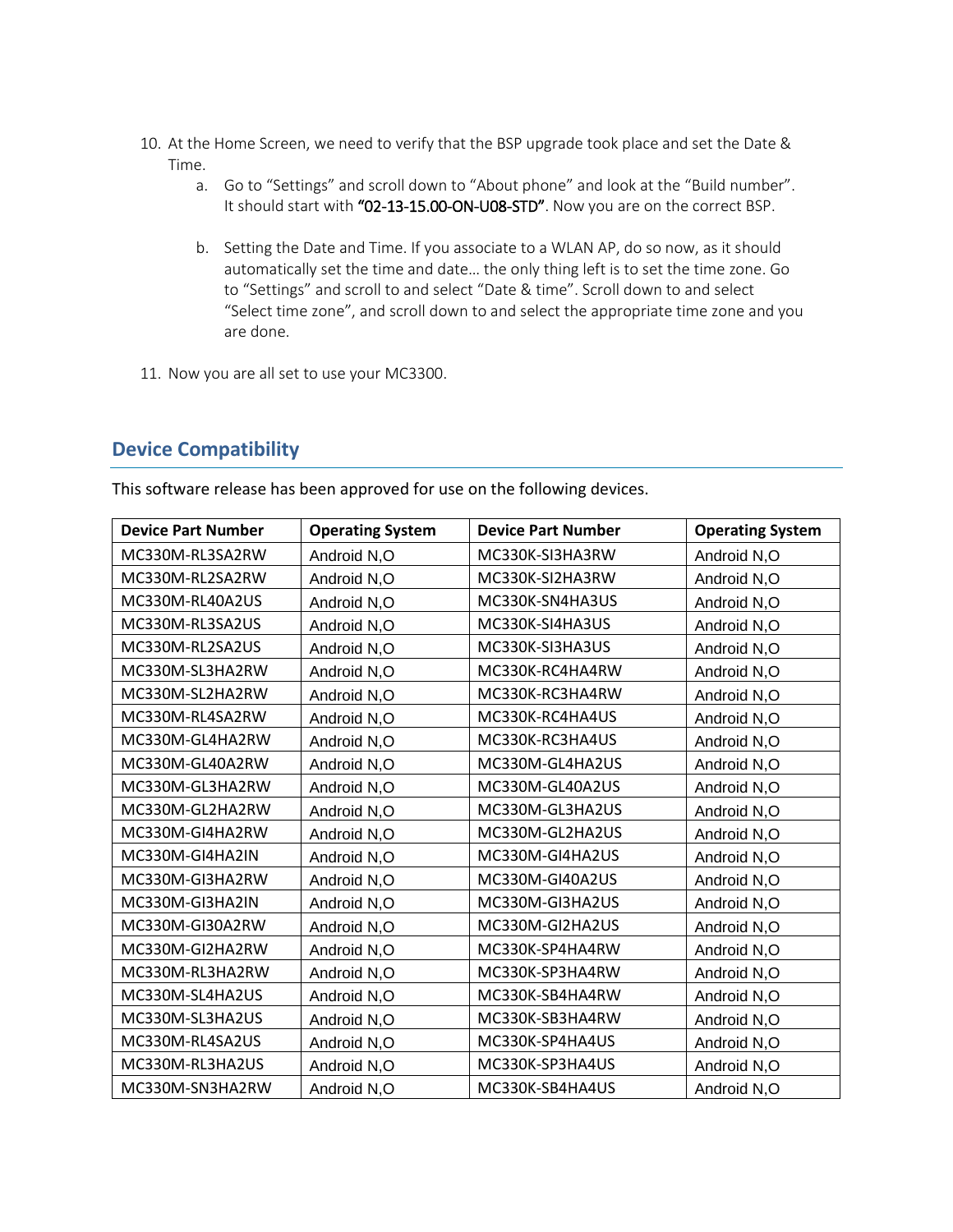| MC330M-SI4HA2RW | Android N,O | MC330K-SB3HA4US    | Android N,O |
|-----------------|-------------|--------------------|-------------|
| MC330M-SI3HA2RW | Android N,O | MC330K-SE4HA3RW    | Android N,O |
| MC330M-SI30A2RW | Android N,O | MC330K-SE3HA3RW    | Android N,O |
| MC330M-SI2HA2RW | Android N,O | MC330K-GL4HA4US    | Android N,O |
| MC330M-SN4HA2US | Android N,O | MC330K-GL4HA3US    | Android N,O |
| MC330M-SI4HA2US | Android N,O | MC330K-GI4HA4US    | Android N,O |
| MC330M-SI40A2US | Android N,O | MC330K-GI4HA3US    | Android N,O |
| MC330K-GL4HA4RW | Android N,O | MC330K-GI3HA3US    | Android N,O |
| MC330K-GL4HA3RW | Android N,O | MC330K-GE4HA4US    | Android N,O |
| MC330K-GL3HA4RW | Android N,O | MC330K-GE4HA3US    | Android N,O |
| MC330K-GL3HA3RW | Android N,O | MC330K-GE3HA3US    | Android N,O |
| MC330K-GL2HA3RW | Android N,O | MC330K-GE2HA4US    | Android N,O |
| MC330K-GI4HA4RW | Android N,O | MC330K-GE2HA3US    | Android N,O |
| MC330K-GI4HA3RW | Android N,O | MC330K-SE2HA3RW    | Android N,O |
| MC330K-GI3HA4RW | Android N,O | MC330K-SE4HA3US    | Android N,O |
| MC330K-GI3HA3RW | Android N,O | MC330K-SE3HA3US    | Android N,O |
| MC330K-GE4HA4RW | Android N,O | MC330K-SE2HA3US    | Android N,O |
| MC330K-GE4HA3RW | Android N,O | MC330K-SG3HA4RW    | Android N,O |
| MC330K-GE3HA3RW | Android N,O | MC330K-SG2HA4RW    | Android N,O |
| MC330K-GE2HA4RW | Android N,O | MC330K-SG4HA4US    | Android N,O |
| MC330K-GE2HA3RW | Android N,O | MC330K-SG3HA4US    | Android N,O |
| MC330M-SI3HA2US | Android N,O | MC330K-SG2HA4US    | Android N,O |
| MC330K-SL4HA3RW | Android N,O | MC330K-GI3HA3IN    | Android N,O |
| MC330K-SL2HA3RW | Android N,O | MC330K-SP2HA4RW    | Android N,O |
| MC330K-RL4HA3RW | Android N,O | MC330K-GI4HA3USFT  | Android N,O |
| MC330K-RL3HA3RW | Android N,O | MC330K-GI4HA3FT-KT | Android N,O |
| MC330K-RL4HA3US | Android N,O | MC330M-SN3HA2US    | Android N,O |
| MC330K-SN4HA3RW | Android N,O | MC330K-SN3HA3US    | Android N,O |
| MC330K-SN3HA3RW | Android N,O | MC330M-SN2HA2US    | Android N,O |
| MC330K-SI4HA3RW | Android N,O |                    |             |

# <span id="page-7-0"></span>**Known Issues and Limitations**

- 1. For an existing Data wedge profile which is configured for Image barcode scanning, if the user updates the profile for SimulScan data capture and reboots the device, the decoder list is shown as blank under DataWedge settings. As a workaround, user needs to use two different Data wedge profiles one for Imager barcode scanning and other profile for Simul scan data capture.
- 2. Velocity application stops if user use the Android Recent button to close Velocity app. As a workaround, user can close the application from the velocity application client menu.